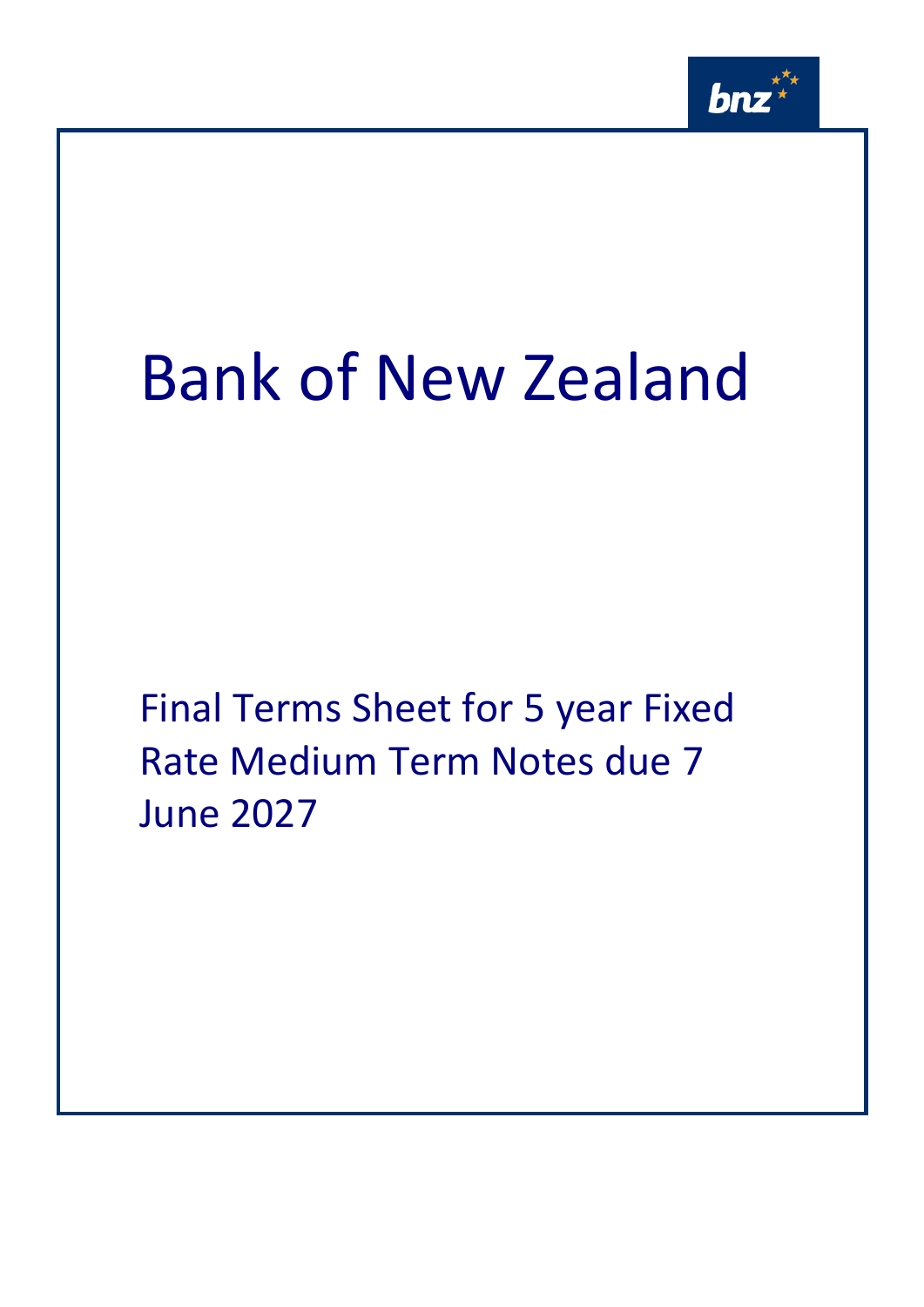

# **Final Terms Sheet dated 1 June 2022**

## **5 Year Fixed Rate Medium Term Notes due 7 June 2027**

This terms sheet (**Terms Sheet**) sets out the key terms and conditions applicable to the notes referred to in this Terms Sheet (the **Notes**). This Terms Sheet should be read in conjunction with the note deed poll dated 14 November 2013, as amended and restated on 2 August 2018 and amended on 31 May 2019 (**Deed Poll**) and the final terms for the Notes (**Final Terms**).

Unless the context otherwise requires, capitalised terms used in this Terms Sheet have the same meanings given to them in the Deed Poll.

## **Important Notice**

This offer of Notes by Bank of New Zealand (**BNZ**) is made in reliance upon the exclusion in clause 19 of schedule 1 of the Financial Markets Conduct Act 2013 (**FMCA**).

The Notes have identical rights, privileges, limitations and conditions (except for the interest rate and maturity dates described below) as BNZ's medium term notes maturing on 15 June 2023 with a fixed interest rate of 4.102% per annum and which are currently quoted on the NZX Debt Market under the ticker code BNZ110**,** BNZ's medium term notes maturing on 27 July 2022 with a fixed interest rate of 3.856% per annum and which are currently quoted on the NZX Debt Market under the ticker code BNZ120, BNZ's medium term notes maturing on 16 November 2023 with a fixed interest rate of 3.648% per annum and which are currently quoted on the NZX Debt Market under the ticker code BNZ130 and BNZ's medium term notes maturing on 29 January 2025 with a fixed interest rate of 2.16% per annum and which are currently quoted on the NZX Debt Market under the ticker code BNZ140 and BNZ's medium term notes maturing on 8 June 2026 with a fixed interest rate of 1.884% per annum and which are currently quoted on the NZX Debt Market under the ticker code BNZ150 (together, the **Quoted Notes**).

Accordingly, the Notes are the same class as the Quoted Notes for the purposes of the FMCA and the Financial Markets Conduct Regulations 2014 (**FMCR**).

BNZ is subject to a disclosure obligation that requires it to notify certain material information to NZX Limited (**NZX**) for the purpose of that information being made available to participants in the market and that information can be found by visiting www.nzx.com/companies/BNZ.

The Quoted Notes are the only debt securities of BNZ that are currently quoted on the NZX Debt Market which are of the same class as the Notes. Investors should look at the market price of the Quoted Notes referred to above to find out how the market assesses the returns and risk premium for those notes.

| <b>Issuer</b>               | BNZ.<br>BNZ is a registered bank in New Zealand under the Reserve Bank of New Zealand Act 1989.<br>BNZ is not authorised as a bank or authorised deposit-taking institution in Australia under<br>the Banking Act 1959 (Australian Banking Act) and is not supervised by the Australian<br>Prudential Regulation Authority (APRA).                                                                                                                                                                                                                                                                                                                                                                                                                                                                                                                      |
|-----------------------------|---------------------------------------------------------------------------------------------------------------------------------------------------------------------------------------------------------------------------------------------------------------------------------------------------------------------------------------------------------------------------------------------------------------------------------------------------------------------------------------------------------------------------------------------------------------------------------------------------------------------------------------------------------------------------------------------------------------------------------------------------------------------------------------------------------------------------------------------------------|
| <b>Lead Manager</b>         | BNZ.                                                                                                                                                                                                                                                                                                                                                                                                                                                                                                                                                                                                                                                                                                                                                                                                                                                    |
| Form                        | Unsecured unsubordinated fixed rate medium term notes to be issued pursuant to the Deed<br>Poll and the Final Terms.                                                                                                                                                                                                                                                                                                                                                                                                                                                                                                                                                                                                                                                                                                                                    |
| <b>Status and ranking</b>   | The obligation to repay principal of, and interest on the Notes, will be a direct unsecured<br>unsubordinated obligation of BNZ and will rank at least equally with all other unsecured<br>unsubordinated obligations of BNZ, except for liabilities mandatorily preferred by law.                                                                                                                                                                                                                                                                                                                                                                                                                                                                                                                                                                      |
| No guarantee                | BNZ is solely responsible for paying interest on, and for the repayment of, the Notes.<br>The Notes are not deposit liabilities of BNZ's ultimate parent company, National Australia<br>Bank Limited (NAB) nor protected accounts for the purposes of the depositor protection<br>provisions in Division 2 of Part II of the Australian Banking Act, will not entitle holders to claim<br>under the Financial Claims Scheme established under Division 2AA of Part II of the<br>Australian Banking Act and are not guaranteed or insured by NAB, any other member of the<br>NAB Group (which includes NAB and its subsidiaries), any other person, government,<br>government agency or compensation scheme of the Commonwealth of Australia, Her<br>Majesty the Queen in right of New Zealand or any other jurisdiction.<br>NAB does not guarantee BNZ. |
| <b>Purpose of the offer</b> | General business purposes.                                                                                                                                                                                                                                                                                                                                                                                                                                                                                                                                                                                                                                                                                                                                                                                                                              |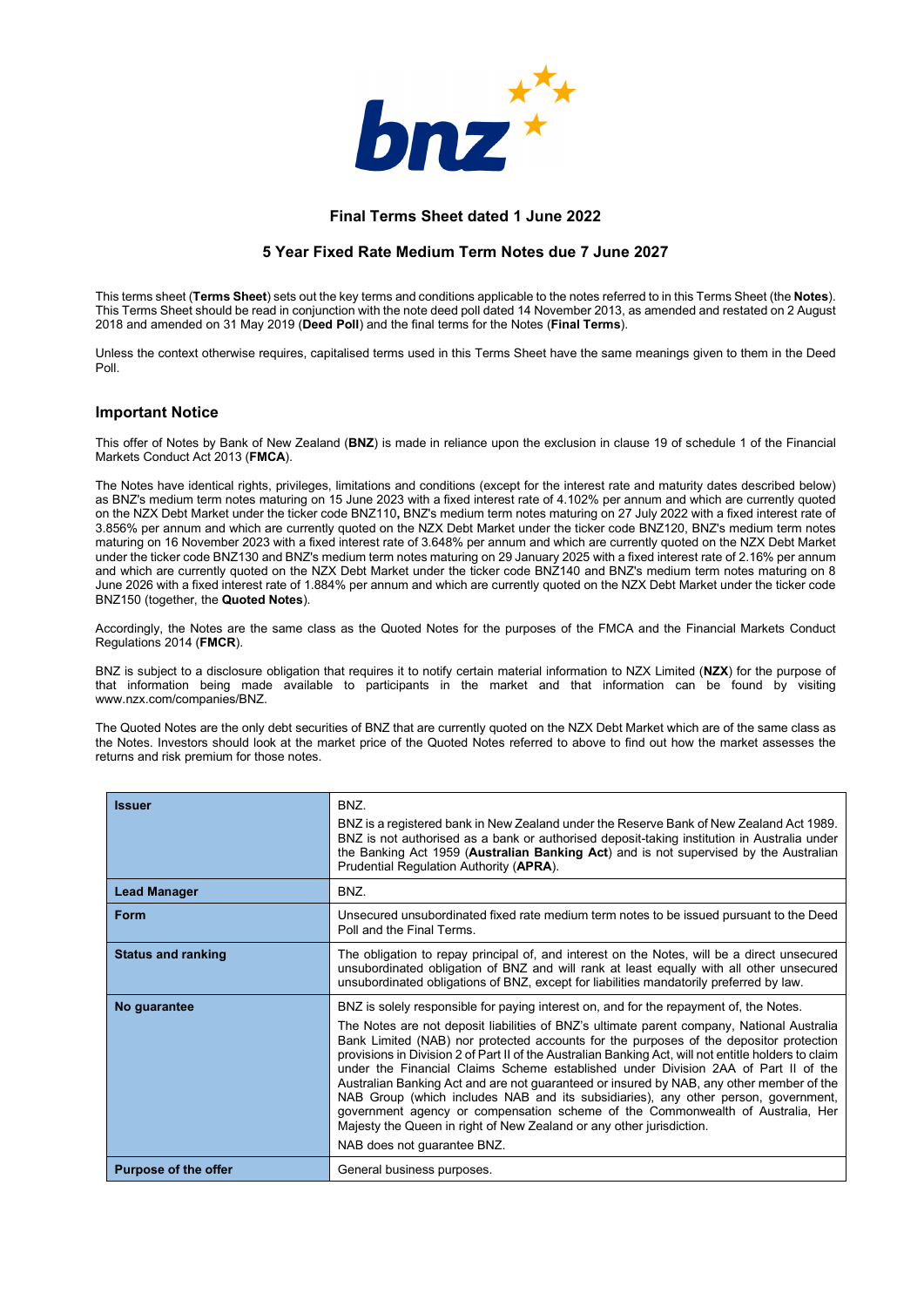| <b>Credit Rating</b>                                                                      |                                                          | <b>Long Term Credit Rating</b>                                                                                                                                                                                                                                                                                                                                                                | <b>Expected Issue Rating</b> |
|-------------------------------------------------------------------------------------------|----------------------------------------------------------|-----------------------------------------------------------------------------------------------------------------------------------------------------------------------------------------------------------------------------------------------------------------------------------------------------------------------------------------------------------------------------------------------|------------------------------|
|                                                                                           | S&P<br>Global<br>Ratings<br><b>Australia Pty Limited</b> | AA- (stable outlook)                                                                                                                                                                                                                                                                                                                                                                          | AA-                          |
|                                                                                           | <b>Moody's Investors Service</b><br><b>Pty Limited</b>   | A1 (stable outlook)                                                                                                                                                                                                                                                                                                                                                                           | A <sub>1</sub>               |
|                                                                                           | "Other information" below.                               | A rating is not a recommendation by any rating organisation to buy, sell or hold Notes. The<br>above ratings and outlooks are current as at the date of this Terms Sheet and may be subject<br>to suspension, revision or withdrawal at any time by the assigning rating organisation. More<br>information on these ratings is contained in BNZ's latest full year disclosure statement - see |                              |
| <b>Rating of Note</b>                                                                     | the note.                                                | An application will be made to S&P and Moody's to obtain an issue-specific credit rating for                                                                                                                                                                                                                                                                                                  |                              |
| <b>Issue Price</b>                                                                        | Par (NZ\$1.00 per Note).                                 |                                                                                                                                                                                                                                                                                                                                                                                               |                              |
| <b>Redemption Amount</b>                                                                  | NZ\$1.00 per Note.                                       |                                                                                                                                                                                                                                                                                                                                                                                               |                              |
| <b>Tenor</b>                                                                              | 5 Year.                                                  |                                                                                                                                                                                                                                                                                                                                                                                               |                              |
| <b>Issue Amount</b>                                                                       | NZ\$650,000,000                                          |                                                                                                                                                                                                                                                                                                                                                                                               |                              |
| <b>Opening Date</b>                                                                       | Monday, 30 May 2022.                                     |                                                                                                                                                                                                                                                                                                                                                                                               |                              |
| <b>Closing Date</b>                                                                       | Wednesday, 1 June 2022                                   |                                                                                                                                                                                                                                                                                                                                                                                               |                              |
| <b>Rate Set Date</b>                                                                      | Wednesday, 1 June 2022                                   |                                                                                                                                                                                                                                                                                                                                                                                               |                              |
| <b>Issue and Allotment Date</b>                                                           | Tuesday, 7 June 2022.                                    |                                                                                                                                                                                                                                                                                                                                                                                               |                              |
| <b>Expected date of initial quotation</b><br>and trading on the NZX Debt<br><b>Market</b> | Wednesday, 8 June 2022.                                  |                                                                                                                                                                                                                                                                                                                                                                                               |                              |
| <b>Maturity Date</b>                                                                      | Monday, 7 June 2027.                                     |                                                                                                                                                                                                                                                                                                                                                                                               |                              |
| <b>Minimum denominations</b>                                                              | NZ\$5,000 and in multiples of NZ\$1,000 thereafter.      |                                                                                                                                                                                                                                                                                                                                                                                               |                              |
| Dates may change                                                                          | affect the validity of any applications received.        | The above dates are indicative only and are subject to change. Any such changes will not                                                                                                                                                                                                                                                                                                      |                              |
|                                                                                           |                                                          | BNZ reserves the right to cancel the offer and the issue of the Notes, in which case all<br>application monies received by BNZ will be refunded (without interest) as soon as practicable.                                                                                                                                                                                                    |                              |
| <b>Interest Rate</b>                                                                      |                                                          | 4.985 percent per annum, being the sum of the Margin and Reference Rate.                                                                                                                                                                                                                                                                                                                      |                              |
| <b>Reference Rate</b>                                                                     | necessary, with 0.0005 being rounded up. .               | 3.935 percent per annum, being the semi-annual mid-market swap rate for an interest rate<br>swap from the Issue Date to the Maturity Date as calculated by BNZ on the Rate Set Date in<br>accordance with market convention, by reference to Bloomberg page ICNZ4 (or any<br>successor page) and expressed on a semi-annual basis, rounded to 3 decimal places if                             |                              |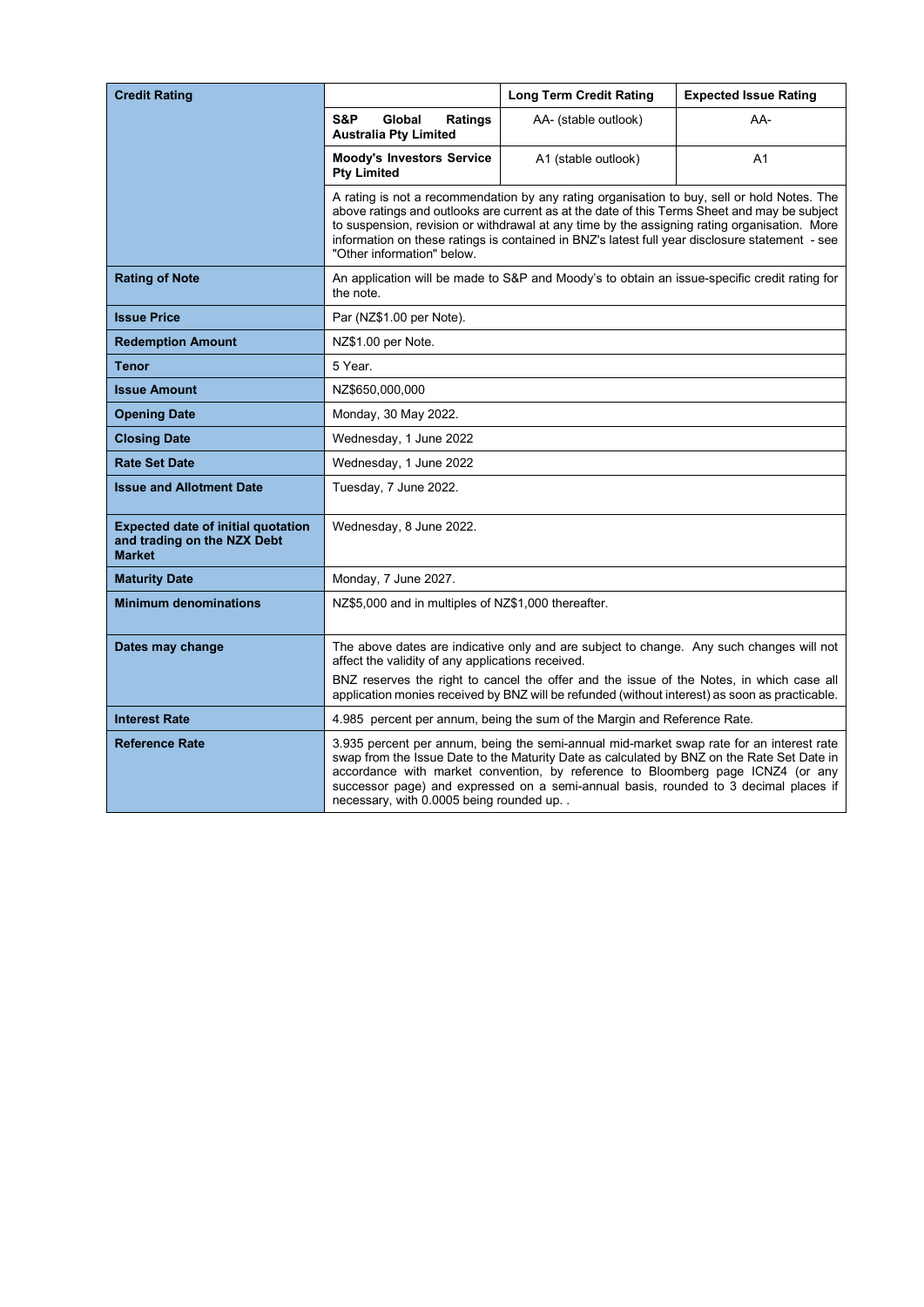| <b>Margin</b>                                             | 1.05 percent per annum.                                                                                                                                                                                                                                                                                                                                                                                                                                        |
|-----------------------------------------------------------|----------------------------------------------------------------------------------------------------------------------------------------------------------------------------------------------------------------------------------------------------------------------------------------------------------------------------------------------------------------------------------------------------------------------------------------------------------------|
| Interest payments                                         | Semi-annually in arrear in two equal payments.                                                                                                                                                                                                                                                                                                                                                                                                                 |
| <b>Interest Payment Dates</b>                             | 7 June and 7 December of each year up to and including the Maturity Date, with the first<br>Interest Payment Date being 7 December 2022.                                                                                                                                                                                                                                                                                                                       |
| <b>Business Day Convention</b><br>(for interest payments) | If an Interest Payment Date is not a Business Day, the Interest Payment Date will be the<br>next Business Day, unless that day falls in the next calendar month in which case it will be<br>the first preceding Business Day, and in each case, no adjustment will be made to the<br>amount of interest payable.                                                                                                                                               |
| <b>Day Count Fraction</b>                                 | For regular periods: NZ Govt Bond Basis (ie one divided by the number of Interest Payment<br>Dates in a year).                                                                                                                                                                                                                                                                                                                                                 |
| <b>ISIN</b>                                               | NZBNZDT401C8                                                                                                                                                                                                                                                                                                                                                                                                                                                   |
| <b>Record Date</b><br>(for interest payments)             | The close of business on the 10th calendar day before an Interest Payment Date (without<br>adjusting such date for payment according to any Business Day Convention).                                                                                                                                                                                                                                                                                          |
| <b>Business Days</b><br>(for interest payments)           | A day on which registered banks and foreign exchange markets are open to settle payments<br>and for general banking business in Auckland and Wellington and on which NZClear is<br>operating.                                                                                                                                                                                                                                                                  |
| Quotation                                                 | BNZ has applied to NZX for permission to quote the Notes on the NZX Debt Market and will<br>take the necessary steps to ensure that the Notes are, immediately after issue, quoted. NZX<br>ticker code BNZ160 has been reserved for the Notes.                                                                                                                                                                                                                 |
|                                                           | NZX is a licensed market operator, and the NZX Debt Market is a licensed market, under<br>the FMCA.                                                                                                                                                                                                                                                                                                                                                            |
| <b>Repo-Eligibility</b>                                   | Application will be made to the Reserve Bank of New Zealand for the Notes to be included<br>as eligible securities for domestic market operations.                                                                                                                                                                                                                                                                                                             |
| <b>Further Issues</b>                                     | BNZ may, from time to time, without the consent of Holders, issue further notes so as to form<br>a single series with the Notes. BNZ may also undertake further borrowings or offers of debt<br>securities, without the consent of Holders, on such terms and conditions as BNZ may from<br>time to time determine, and while any Notes remain outstanding.                                                                                                    |
| <b>Transfer Restrictions</b>                              | BNZ will not register any transfer of Notes if the transfer is for a Redemption Amount of less<br>than NZ\$1,000 or a multiple thereof or if the transfer would result in the transferor or the<br>transferee holding or continuing to hold Notes with an aggregate Redemption Amount of less<br>than NZ\$5,000, unless the transferor would then hold no Notes.                                                                                               |
|                                                           | A Holder may only offer for sale or sell any Note in conformity with all applicable laws and<br>regulations in any jurisdiction in which it is offered, sold or delivered.                                                                                                                                                                                                                                                                                     |
| Trading of Notes on the NZX Debt<br><b>Market</b>         | To be eligible to trade the Notes on the NZX Debt Market, an investor must have an account<br>with a NZX participant, a Common Shareholder Number (CSN) and an Authorisation Code<br>(FIN). If an investor does not have an account with a NZX participant, opening an account<br>can take a number of days depending on the NZX participant's new client procedures.                                                                                          |
|                                                           | An investor will receive a holding statement from the Registrar within 5 Business Days of the<br>initial date of quotation, which will also include a CSN. If an investor does not have a CSN,<br>then they will automatically be assigned one.                                                                                                                                                                                                                |
|                                                           | If an investor does not have a FIN, it is expected that one will be sent as a separate<br>communication by the Registrar. If an investor has an account with an NZX participant and<br>has not received a FIN by the date the investor wants to trade Notes, the NZX participant<br>can arrange to obtain the FIN from the Registrar. The NZX participant may be charged for<br>requesting a FIN from the Registrar and may pass this cost on to the investor. |
| Registrar                                                 | Computershare Investor Services Limited.<br>The Notes will be accepted for settlement within the NZClear system.                                                                                                                                                                                                                                                                                                                                               |
| <b>Repayment of Redemption</b><br><b>Amount</b>           | BNZ will repay the Redemption Amount of the Notes on the Maturity Date.                                                                                                                                                                                                                                                                                                                                                                                        |
| <b>Early Redemption</b>                                   | Holders have no right to require BNZ to redeem their Notes prior to the Maturity Date except<br>if an Event of Default occurs.                                                                                                                                                                                                                                                                                                                                 |
|                                                           | No call or optional redemption events are applicable to the Notes.                                                                                                                                                                                                                                                                                                                                                                                             |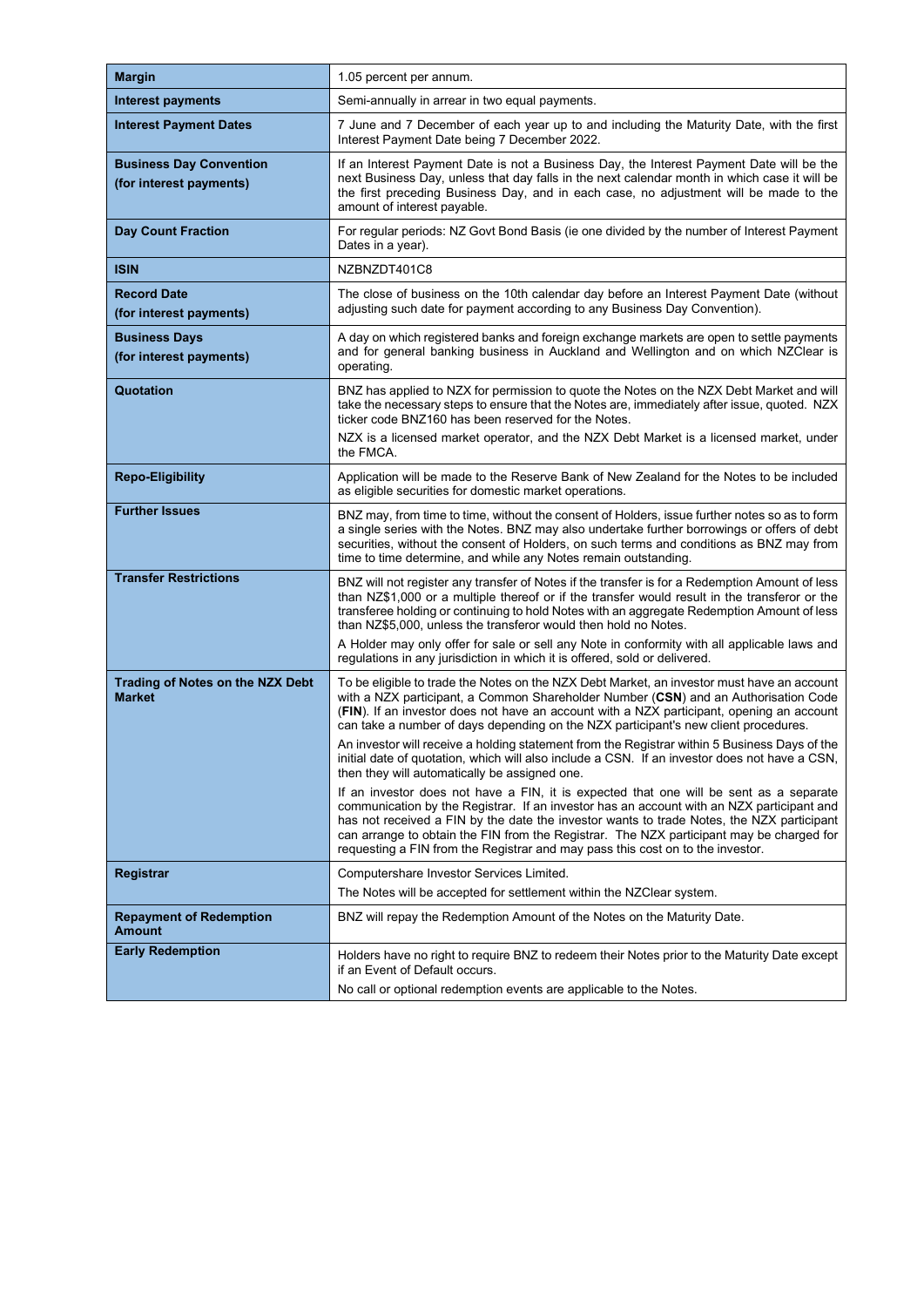| <b>Events of Default</b>        | If an Event of Default occurs and continues unremedied and a Holder gives notice requiring<br>early repayment, then BNZ must immediately pay that Holder the Redemption Amount of<br>the Notes together with accrued interest on those Notes. In summary, the Events of Default<br>include:<br>non-payment of interest for 30 days or more or non-payment of principal for 7 days or<br>$\bullet$                                                                                                                                                                                                                                                                                                                                                                                                                                                                                                                                                                                                                                                                                                                                                                                                                                |
|---------------------------------|----------------------------------------------------------------------------------------------------------------------------------------------------------------------------------------------------------------------------------------------------------------------------------------------------------------------------------------------------------------------------------------------------------------------------------------------------------------------------------------------------------------------------------------------------------------------------------------------------------------------------------------------------------------------------------------------------------------------------------------------------------------------------------------------------------------------------------------------------------------------------------------------------------------------------------------------------------------------------------------------------------------------------------------------------------------------------------------------------------------------------------------------------------------------------------------------------------------------------------|
|                                 | more;<br>a default by BNZ of its other obligations under the Notes which is not remedied within<br>$\bullet$<br>30 days of notice being given to BNZ;                                                                                                                                                                                                                                                                                                                                                                                                                                                                                                                                                                                                                                                                                                                                                                                                                                                                                                                                                                                                                                                                            |
|                                 | where BNZ stops payment of its debts generally; and<br>$\bullet$                                                                                                                                                                                                                                                                                                                                                                                                                                                                                                                                                                                                                                                                                                                                                                                                                                                                                                                                                                                                                                                                                                                                                                 |
|                                 | insolvency-type events affecting BNZ.                                                                                                                                                                                                                                                                                                                                                                                                                                                                                                                                                                                                                                                                                                                                                                                                                                                                                                                                                                                                                                                                                                                                                                                            |
|                                 | Full details of the Events of Default are contained in the Deed Poll (see section 19).                                                                                                                                                                                                                                                                                                                                                                                                                                                                                                                                                                                                                                                                                                                                                                                                                                                                                                                                                                                                                                                                                                                                           |
| <b>Governing law</b>            | New Zealand.                                                                                                                                                                                                                                                                                                                                                                                                                                                                                                                                                                                                                                                                                                                                                                                                                                                                                                                                                                                                                                                                                                                                                                                                                     |
| <b>Approved issuer levy</b>     | BNZ proposes to register the Notes for approved issuer levy (AIL) and, where it is eligible to<br>do so in respect of interest to which non-resident withholding tax applies, to pay AIL in lieu<br>of deducting non-resident withholding tax, unless the Holder notifies the Registrar (and the<br>Registrar gives its consent) that non-resident withholding tax should be withheld. If the Notes<br>qualify for the 0% rate of AIL, BNZ intends to apply the 0% rate. Any AIL paid by BNZ other<br>than at the 0% rate will be deducted from the interest paid to the relevant Holder.<br>BNZ is not eligible to pay AIL in respect of interest paid on a Note where the Note is held                                                                                                                                                                                                                                                                                                                                                                                                                                                                                                                                         |
|                                 | jointly and at least one of the joint Holders is a New Zealand tax resident. Non-resident<br>withholding tax will be deducted from such interest at the applicable resident withholding tax<br>rate, as required by law. Non-resident Holders may then claim a refund from Inland Revenue<br>to the extent that tax was withheld in excess of their applicable non-resident withholding tax<br>rate (taking into account any applicable double tax treaty).                                                                                                                                                                                                                                                                                                                                                                                                                                                                                                                                                                                                                                                                                                                                                                      |
| <b>Resident withholding tax</b> | New Zealand resident withholding tax (RWT) will be deducted from interest paid to New<br>Zealand tax resident Holders (and other Holders subject to the RWT regime) at the relevant<br>rate unless a valid RWT exemption certificate has been provided (or the Holder has RWT-<br>exempt status). BNZ will not pay any further amounts on account of such deductions of<br>RWT or otherwise reimburse or compensate the relevant Holder.                                                                                                                                                                                                                                                                                                                                                                                                                                                                                                                                                                                                                                                                                                                                                                                         |
| <b>FATCA</b>                    | FATCA means the Foreign Account Tax Compliance Act provisions, sections 1471 through<br>1474 of the United States Internal Revenue Code (including any regulations or official<br>interpretations issued, agreements entered into or non-US laws enacted with respect to<br>those provisions). If a Holder is a US taxpayer or, in some cases, a non-US entity with<br>substantial US owners, then in order to comply with FATCA, it is possible that BNZ (or, if<br>Notes are held through another financial institution, such other financial institution) may be<br>required to request certain information from that Holder or the beneficial owners of the Notes,<br>which information may in turn be provided to the Inland Revenue Department and/or the<br>Internal Revenue Service (IRS). BNZ may also be required to withhold US tax on some<br>portion of payments in relation to Notes if and when the "foreign passthru payment"<br>withholding regime becomes effective and if such information is not provided or if payments<br>are made to certain foreign financial institutions that have not entered into an agreement<br>with the IRS (and are not otherwise exempt from, or deemed to comply with, FATCA). |
|                                 | If BNZ is required to make any deduction or withholding in connection with FATCA, BNZ will<br>not pay any further amounts on account of such deduction or withholding or otherwise<br>reimburse or compensate the relevant Holder.                                                                                                                                                                                                                                                                                                                                                                                                                                                                                                                                                                                                                                                                                                                                                                                                                                                                                                                                                                                               |
|                                 | This information is based on regulations and guidance issued by the US Department of<br>Treasury and the IRS as at the date of this Terms Sheet. Future regulations, guidance or<br>international agreements implementing the same may affect the application of FATCA to<br>BNZ, Holders or beneficial owners of the Notes.                                                                                                                                                                                                                                                                                                                                                                                                                                                                                                                                                                                                                                                                                                                                                                                                                                                                                                     |
| <b>CRS</b>                      | CRS means Common Reporting Standard, a global framework for the collection, reporting,<br>and exchange of financial account information about people and entities investing outside of<br>their tax residence jurisdiction. If a Holder is a non-New Zealand tax resident or, in some<br>cases, an entity with non-New Zealand tax resident controlling persons, then in order to<br>comply with CRS, it is possible that BNZ (or, if Notes are held through another financial<br>institution, such other financial institution) may be required to request certain information<br>from that Holder or the beneficial owners of the Notes, which information may in turn be<br>provided to the Inland Revenue Department and/or a non-New Zealand tax authority.                                                                                                                                                                                                                                                                                                                                                                                                                                                                 |

# **Other Information**

## *Confirmation*

By purchasing the Notes an investor will be taken to agree to be bound by the terms of the Deed Poll, the Final Terms and this Terms Sheet.

## *Investors should obtain advice*

Investors should seek qualified independent financial and taxation advice in relation to their specific circumstances before deciding to invest. Investors will also be personally responsible for ensuring compliance with relevant laws and regulations applicable to them (including any required registrations).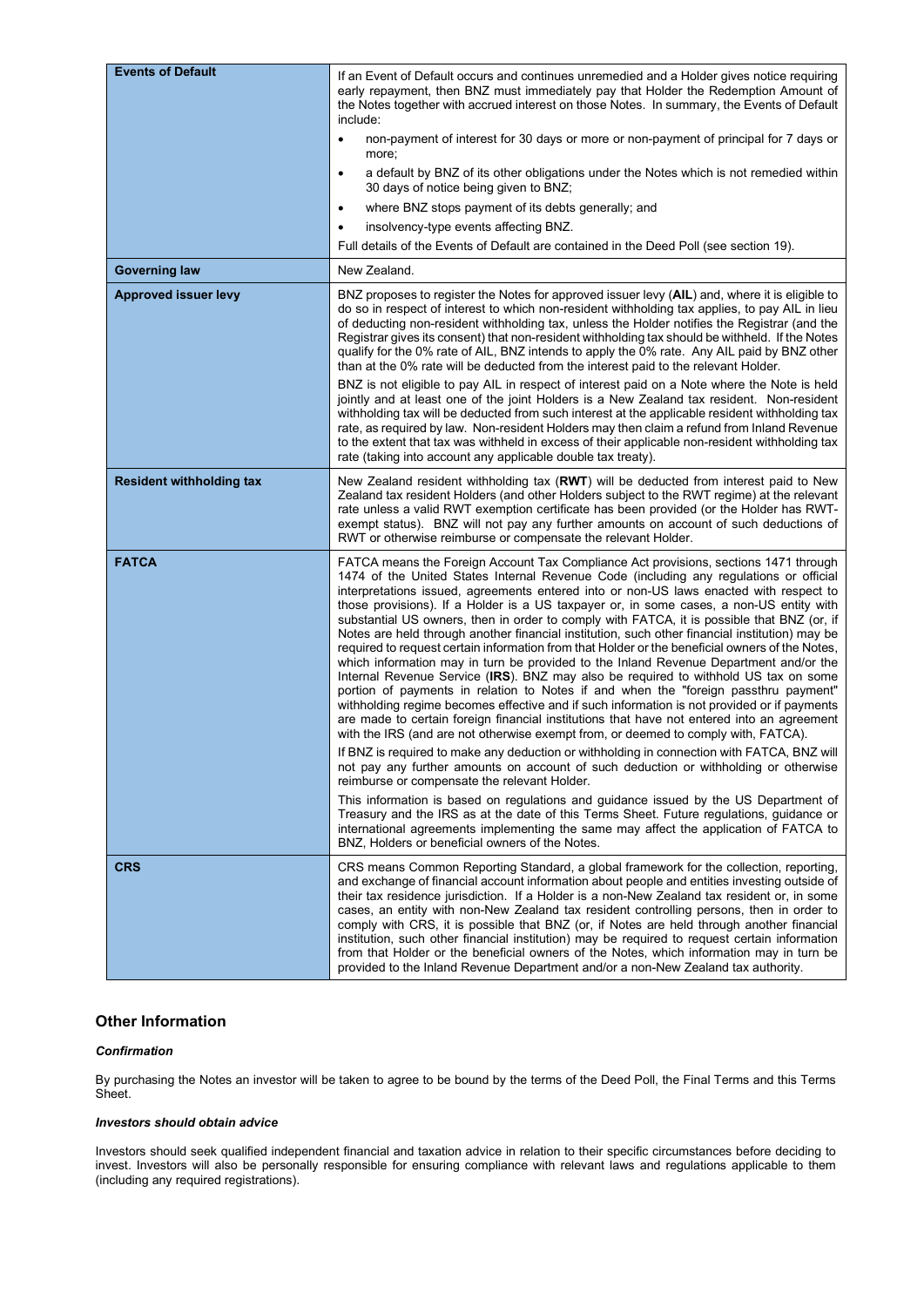#### *Role of the Lead Manager*

This Terms Sheet does not constitute a recommendation by the Lead Manager or any of its respective directors, officers, employees, agents or advisers to subscribe for, or purchase, any Notes.

The role of the Lead Manager in relation to the offer is solely to provide assistance to BNZ with arranging the offer, organising the bookbuild, assisting with the quotation of the Notes on the NZX, and assisting with the marketing and distribution of the Notes.

Holders must make their own independent investigation and assessment of the financial condition and affairs of BNZ before deciding whether or not to apply for the Notes.

#### *Documentation*

Information about BNZ is contained or referred to in BNZ's latest interim and full year disclosure statements (which contain BNZ's most recent financial statements). Investors can obtain a copy of BNZ's latest disclosure statements free of charge at any branch of BNZ or from http://www.bnz.co.nz/about-us/governance/financials.

An investor may obtain a copy of this Terms Sheet, the Deed Poll and the Final Terms, free of charge, on request, during normal business hours from the Registrar at the address set out below.

#### *Amendments to the Deed Poll*

The Deed Poll may be amended with the approval of the Holders of the Notes by Extraordinary Resolution or by the consent in writing of all Holders of the Notes. BNZ may amend the Deed Poll without the approval of the Holders if, in the reasonable opinion of BNZ, the amendment:

- is necessary or advisable to comply with any law or directive;
- is necessary to correct an obvious error, or otherwise of a formal, technical or administrative nature only;
- is made to cure any ambiguity or correct or supplement any defective or inconsistent provision;
- is not materially prejudicial to the interests of the Holders as a whole; or
- only applies to Notes issued by BNZ after the date of the amendment.

#### *Indemnity*

By purchasing the Notes, each Holder agrees to indemnify BNZ in respect of any loss, cost, liability or expense sustained or incurred by BNZ as a result of the breach by the Holder of the selling restrictions set out below.

## **Selling Restrictions**

# **Part A – initial selling restrictions**

The Notes may only be offered in New Zealand in conformity with all applicable laws and regulations in New Zealand. In respect of the initial offer of Notes by BNZ under this Terms Sheet (**Initial Offer**), no Notes may be offered in any other country or jurisdiction except in conformity with all applicable laws and regulations of that country or jurisdiction and the selling restrictions set out below in this Part A. Neither this Terms Sheet, nor any other offering material in respect of the Notes, may be published, delivered or distributed in or from any country or jurisdiction except under circumstances which will result in compliance with all applicable laws and regulations in that country or jurisdiction and the selling restrictions set out below in this Part A. For the avoidance of doubt, the selling restrictions set out below in this Part A apply only in respect of the Initial Offer.

No action has been or will be taken by BNZ which would permit an offer of Notes to the public, or possession or distribution of any offering material, in any country or jurisdiction where action for that purpose is required (other than New Zealand).

By subscribing for or otherwise acquiring a Note, each Holder agrees to indemnify BNZ for any loss suffered by it as a result of the breach by the Holder of the selling restrictions.

#### **Japan**

The Notes have not been and will not be registered under the Financial Instruments and Exchange Act of Japan (Act No.25 of 1948, as amended, the **FIEA**) and accordingly no person may offer or sell any Notes, directly or indirectly, in Japan or to, or for the benefit of, any resident of Japan (as defined under Item 5, Paragraph 1, Article 6 of the Foreign Exchange and Foreign Trade Act (Act No. 228 of 1949, as amended)), or to others for re-offering or resale, directly or indirectly, in Japan or to, or for the benefit of, a resident of Japan, except pursuant to an exemption from the registration requirements of, and otherwise in compliance with, the FIEA and any other applicable laws, regulations and ministerial guidelines of Japan.

## **Singapore**

This Terms Sheet has not been registered as a prospectus with the Monetary Authority of Singapore (the **MAS**), and the Notes will be offered pursuant to exemptions under the Securities and Futures Act 2001 (2020 Revised Edition) of Singapore, as modified from time to time (the **Securities and Futures Act**). Accordingly, this Terms Sheet and any other document or material in connection with the offer or sale or invitation for subscription or purchase of any Notes may not be circulated or distributed, nor may the Notes be offered or sold, or be made the subject of an invitation for subscription or purchase, whether directly or indirectly, to any person in Singapore other than (a) to an institutional investor (as defined in Section 4A of the Securities and Futures Act) pursuant to Section 274 of the Securities and Futures Act, (b) to a relevant person (as defined in Section 275(2) of the Securities and Futures Act) under Section 275(1) of the Securities and Futures Act, or to any person pursuant to Section 275(1A) of the Securities and Futures Act, and in accordance with the conditions specified in Section 275 of the Securities and Futures Act or (c) otherwise pursuant to, and in accordance with, the conditions of any other applicable provision of the Securities and Futures Act.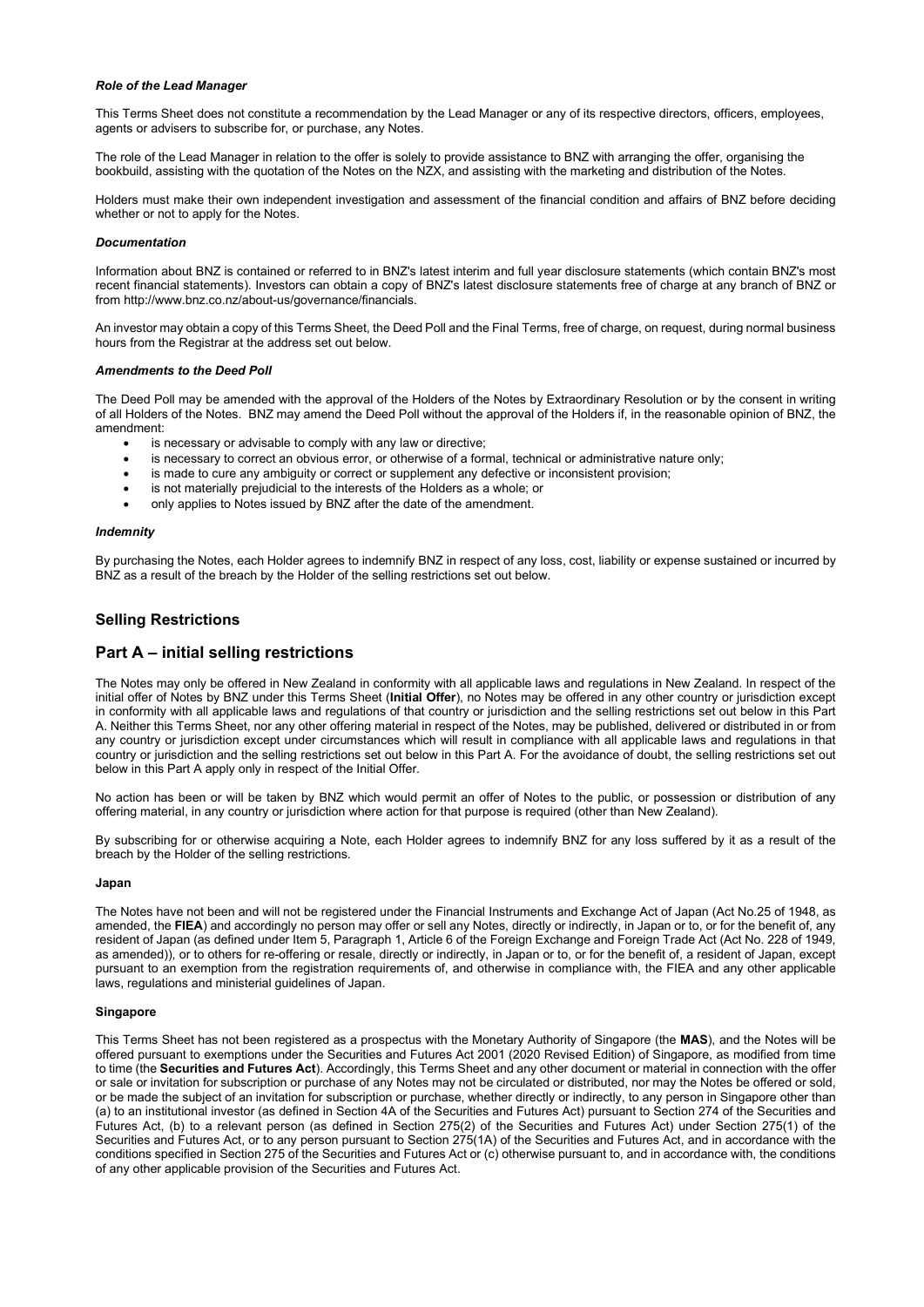Where the Notes are subscribed or purchased under Section 275 of the Securities and Futures Act by a relevant person which is:

(a) a corporation (which is not an accredited investor (as defined in Section 4A of the Securities and Futures Act)) the sole business of which is to hold investments and the entire share capital of which is owned by one or more individuals, each of whom is an accredited investor; or

(b) a trust (where the trustee is not an accredited investor (as defined in Section 4A of the Securities and Futures Act)) whose sole purpose is to hold investments and each beneficiary of the trust is an individual who is an accredited investor,

securities or securities-based derivatives contracts (each as defined in Section 2(1) of the Securities and Futures Act) of that corporation or the beneficiaries' rights and interest (howsoever described) in that trust shall not be transferable for 6 months after that corporation or that trust has acquired the Notes pursuant to an offer under Section 275 of the Securities and Futures Act except:

(i) to an institutional investor (for corporations, under Section 274 of the Securities and Futures Act) or to a relevant person defined in Section 275(2) of the Securities and Futures Act or to any person arising from an offer referred to in Section 275(1A) or Section 276(4)(c)(ii) of the Securities and Futures Act;

(ii) where no consideration is or will be given for the transfer;

(iii) where the transfer is by operation of law;

(iv) pursuant to Section 276(7) of the Securities and Futures Act; or

(v) as specified in Regulation 37A of the Securities and Futures (Offers of Investments) (Securities and Securities-based Derivatives Contracts) Regulations 2018 of Singapore.

Any reference to the "**Securities and Futures Act**" is a reference to the Securities and Futures Act 2001 (2020 Revised Edition) of Singapore and a reference to any term as defined in the Securities and Futures Act or any provision in the Securities and Futures Act is a reference to that term as modified or amended from time to time including by such of its subsidiary legislation as may be applicable at the relevant time.

In connection with Section 309B of the Securities and Futures Act and the Securities and Futures (Capital Markets Products) Regulations 2018 of Singapore (the **CMP Regulations 2018**), the Issuer has determined, and hereby notifies all relevant persons (as defined in Section 309A(1) of the SFA), the classification of the Notes as prescribed capital markets products (as defined in the CMP Regulations 2018) and Excluded Investment Products (as defined in MAS Notice SFA 04-N12: Notice on the Sale of Investment Products and MAS Notice FAA-N16: Notice on Recommendations on Investment Products).

#### **Hong Kong**

#### No person may:

(a) offer or sell in Hong Kong, by means of any document, any Notes (except for Notes which are a "structured product" as defined in the Securities and Futures Ordinance (Cap. 571) of Hong Kong (the **SFO**)) other than (i) to "professional investors" as defined in the SFO and any rules made under that SFO; or (ii) in other circumstances which do not result in the document being a "prospectus" as defined in the Companies (Winding Up and Miscellaneous Provisions) Ordinance (Cap. 32) of Hong Kong (the **C(WUMP)O**) or which do not constitute an offer to the public within the meaning of the C(WUMP)O; and

(b) issue or have in its possession for the purposes of issue (in each case whether in Hong Kong or elsewhere), any advertisement, invitation or document relating to the Notes, which is directed at, or the contents of which are likely to be accessed or read by, the public of Hong Kong (except if permitted to do so under the securities laws of Hong Kong) other than with respect to Notes which are or are intended to be disposed of only to persons outside Hong Kong or only to "professional investors" as defined in the SFO and any rules made under the SFO.

#### **Australia**

No prospectus, product disclosure or other disclosure document (as defined in the Corporations Act 2001 of Australia (the **Corporations Act**)) in relation to the Notes (including this Terms Sheet) has been or will be lodged with the Australian Securities and Investments Commission (**ASIC**). No person may:

(a) (directly or indirectly) make or invite, an offer of the Notes for issue or sale in Australia (including an offer or invitation which is received by a person in Australia); and

(b) distribute or publish, any draft, preliminary or definitive disclosure document, offering memorandum, advertisement or other offering material relating to any Notes in Australia,

#### unless:

(i) the aggregate consideration payable by each offeree is at least A\$500,000 (or its equivalent in an alternate currency) (disregarding moneys lent by the offeror or its associates) or the offer or invitation otherwise does not require disclosure to investors in accordance with Part 6D.2 or Part 7.9 of the Corporations Act;

(ii) such offer or invitation is not made to a person who is a "retail client" within the meaning of sections 761G and 761GA of the Corporations Act;

(iii) such action complies with all applicable laws, and directives; and

(iv) such action does not require any document to be lodged with ASIC.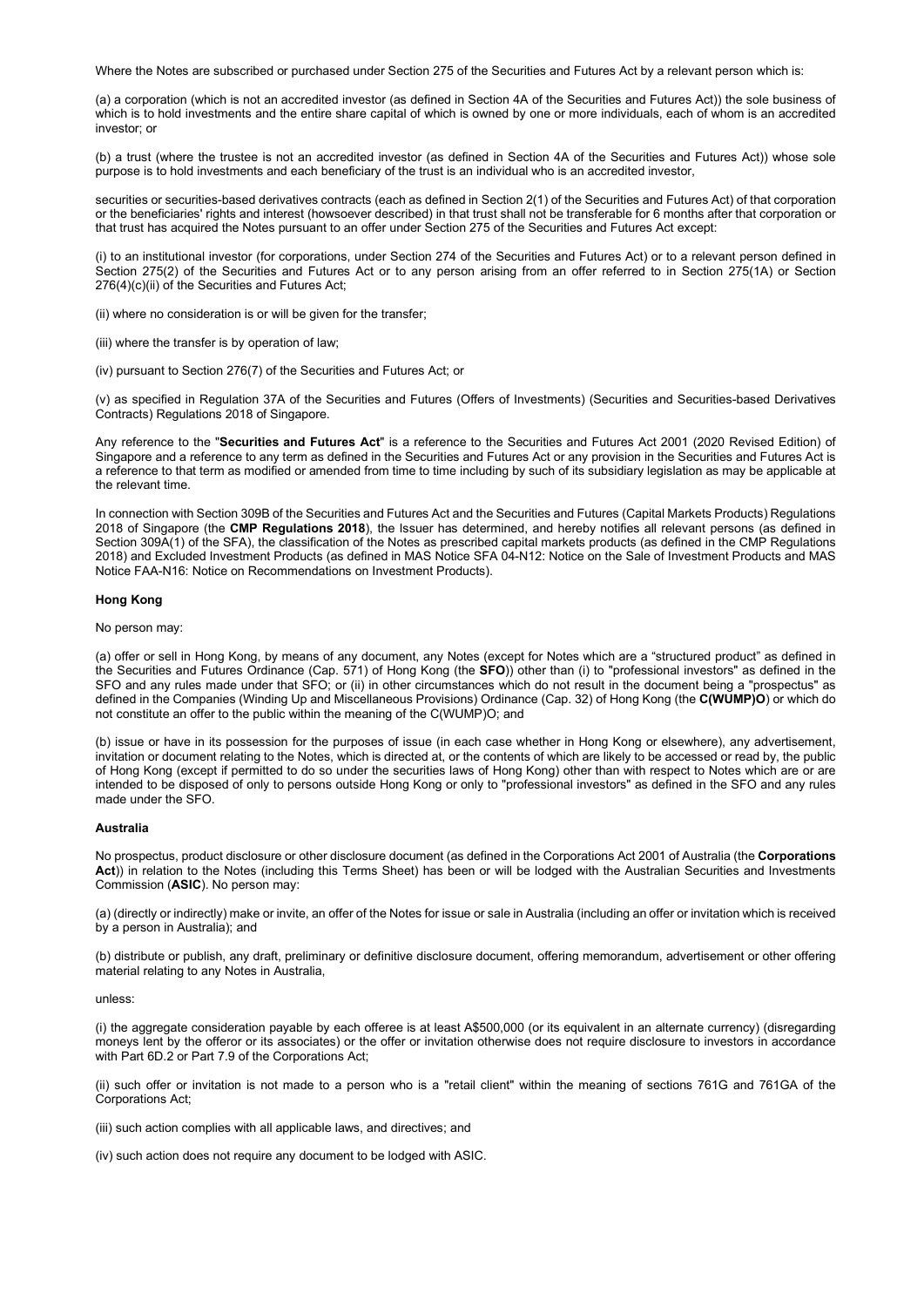Credit ratings in respect of the Notes or the Issuer are for distribution only to persons in Australia who are not a "retail client" within the meaning of section 761G of the Corporations Act and are also sophisticated investors, professional investors or other investors in respect of whom disclosure is not required under Part 6D.2 or Chapter 7 of the Corporations Act and, in all cases, in such circumstances as may be permitted by applicable law in any jurisdiction in which an investor may be located. Anyone who is not such a person is not entitled to receive this Terms Sheet and anyone who receives this Terms Sheet must not distribute it to any person who is not entitled to receive it.

#### **United States**

This Terms Sheet (including an electronic copy) may not be distributed or released, in whole or in part, in the United States or to any U.S. person (as defined below). The Notes have not been and will not be registered under the U.S. Securities Act of 1933, as amended (the **U.S. Securities Act**) ), or with any securities regulatory authority of any state or other jurisdiction of the United States, and they may not be offered or sold in the United States or to or for the account or benefit of any "U.S. person" (as defined in Regulation S under the U.S. Securities Act) unless pursuant to an exemption from the registration requirements of the U.S. Securities Act. The Notes are being offered and sold in the offer solely outside the United States to non-U.S. persons pursuant to Regulation S under the U.S. Securities Act. Any failure to comply with such restrictions may constitute a violation of applicable U.S. securities laws.

#### **United Kingdom**

#### *Prohibition of sales to UK Retail Investors*

In relation to the United Kingdom, no person may make or will make an offer of Notes to the public in the United Kingdom other than:

(a) at any time to any legal entity which is a qualified investor as defined in Article 2 of the UK Prospectus Regulation;

(b) at any time to fewer than 150 natural or legal persons (other than qualified investors as defined in Article 2 of the UK Prospectus Regulation) in the United Kingdom subject to obtaining the prior consent of the relevant Dealer or Dealers nominated by the Issuer for any such offer; or

(c) at any time in any other circumstances falling within section 86 of the Financial Services and Markets Act 2000 (the **FSMA**),

provided that no such offer of Notes referred to in (a) to (c) above shall require the publication of a prospectus pursuant to section 85 of the FSMA or supplement a prospectus pursuant to Article 23 of the UK Prospectus Regulation.

For the purposes of this provision:

- the expression "**an offer of Notes to the public**" in relation to any Notes means the communication in any form and by any means of sufficient information on the terms of the offer and the Notes to be offered so as to enable an investor to decide to purchase or subscribe for the Notes; and
- the expression **UK Prospectus Regulation** means Regulation (EU) 2017/1129 as it forms part of domestic law by virtue of the European Union (Withdrawal) Act 2018.

#### *Other Regulatory Restrictions*

No communication of an invitation or inducement to engage in investment activity (within the meaning of section 21 of the FSMA has been or may be made or caused to be made or will be made or caused to be made in connection with the issue or sale of any Notes in circumstances in which section 21(1) of the FSMA applies to BNZ.

All applicable provisions of the FSMA with respect to anything done by a person in relation to the Notes in, from or otherwise involving the United Kingdom must be complied with.

## **European Economic Area**

In relation to each Member State of the European Economic Area (each a **Relevant State**), no person may make or will make an offer of Notes to the public in that Relevant State other than:

(a) at any time to any legal entity which is a qualified investor as defined in the Prospectus Regulation;

(b) at any time to fewer than 150 natural or legal persons (other than qualified investors as defined in the Prospectus Regulation) subject to obtaining the prior consent of the relevant Dealer or Dealers nominated by the Issuer for any such offer; or

(c) at any time in any other circumstances falling within Article 1(4) of the Prospectus Regulation,

provided that no such offer of Notes referred to in (a) to (c) above shall require the publication of a prospectus pursuant to Article 3 of the Prospectus Regulation or supplement a prospectus pursuant to Article 23 of the Prospectus Regulation.

For the purposes of this provision:

- the expression "**an offer of Notes to the public**" in relation to any Notes in any Relevant State means the communication in any form and by any means of sufficient information on the terms of the offer and the Notes to be offered so as to enable an investor to decide to purchase or subscribe for the Notes; and
- the expression **Prospectus Regulation** means Regulation (EU) 2017/1129.

#### **Switzerland**

The Notes shall not be publicly offered, sold, advertised or marketed, directly or indirectly, in or into Switzerland within the meaning of the Swiss Financial Services Act ("FinSA"), except under the following exemptions under the FinSA: (y) to any investor that qualifies as a professional client within the meaning of the FinSA, or (z) in any other circumstances falling within Article 36 of the FinSA, provided, in each case, that no such offfer of Notes referred to in (y) and (z) above shall require the publication of a prospectus for offers of the Notes and/or a key information document ("KID") (or an equivalent document) pursuant to the FinSA. The Notes will not be listed or admitted